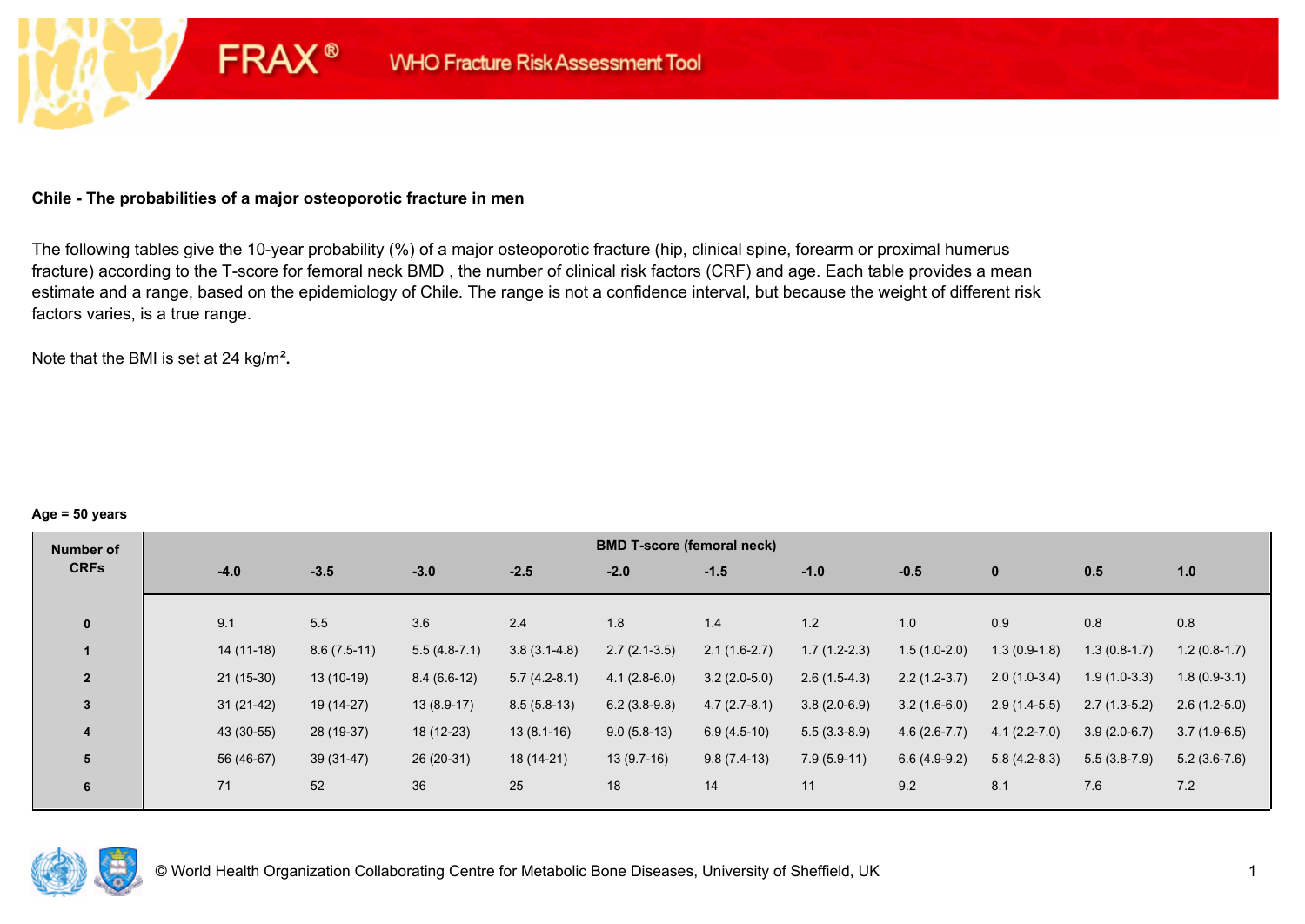**FRAX®** 

# **Age = 55 years**

| Number of               |             |               |                |                | <b>BMD T-score (femoral neck)</b> |                |                |                |                |                |                |
|-------------------------|-------------|---------------|----------------|----------------|-----------------------------------|----------------|----------------|----------------|----------------|----------------|----------------|
| <b>CRFs</b>             | $-4.0$      | $-3.5$        | $-3.0$         | $-2.5$         | $-2.0$                            | $-1.5$         | $-1.0$         | $-0.5$         | $\mathbf{0}$   | 0.5            | 1.0            |
| $\mathbf 0$             | 10          | 6.3           | 4.1            | 2.9            | 2.1                               | 1.6            | 1.3            | 1.1            | 1.0            | 0.9            | 0.9            |
|                         | $15(13-18)$ | $9.6(8.6-12)$ | $6.3(5.6-7.7)$ | $4.4(3.7-5.3)$ | $3.2(2.5-3.9)$                    | $2.4(1.8-3.0)$ | $2.0(1.4-2.5)$ | $1.6(1.1-2.2)$ | $1.5(1.0-2.0)$ | $1.4(0.9-1.9)$ | $1.3(0.8-1.8)$ |
| $\overline{2}$          | $22(17-30)$ | 14 (11-20)    | $9.5(7.6-13)$  | $6.5(5.0-9.0)$ | $4.7(3.4-6.7)$                    | $3.6(2.4-5.5)$ | $2.9(1.8-4.6)$ | $2.4(1.4-4.0)$ | $2.2(1.2-3.6)$ | $2.0(1.1-3.4)$ | $1.9(1.0-3.3)$ |
| $\mathbf{3}$            | $32(23-42)$ | $21(15-27)$   | 14 (10-18)     | $9.6(6.9-14)$  | $7.0(4.5-11)$                     | $5.3(3.2-8.8)$ | $4.2(2.3-7.4)$ | $3.5(1.8-6.3)$ | $3.1(1.5-5.8)$ | $2.9(1.4-5.5)$ | $2.7(1.3-5.2)$ |
| $\overline{\mathbf{4}}$ | 43 (32-54)  | 29 (21-37)    | $20(14-24)$    | $14(9.4-18)$   | $10(6.8-14)$                      | $7.6(5.2-11)$  | $6.1(3.9-9.5)$ | $5.0(3.0-8.2)$ | $4.5(2.5-7.5)$ | $4.1(2.2-7.0)$ | $3.9(2.0-6.7)$ |
| 5                       | 56 (48-65)  | 40 (33-47)    | 28 (22-32)     | $20(15-23)$    | $14(11-17)$                       | $11(8.4-14)$   | $8.6(6.6-11)$  | $7.0(5.4-9.7)$ | $6.3(4.6-8.8)$ | $5.8(4.1-8.3)$ | $5.4(3.7-7.9)$ |
| 6                       | 69          | 53            | 38             | 27             | 20                                | 15             | 12             | 9.7            | 8.6            | 8.0            | 7.5            |

### **Age = 60 years**

| <b>Number of</b> |             |              |                |                | <b>BMD T-score (femoral neck)</b> |                |                |                  |                |                |                |
|------------------|-------------|--------------|----------------|----------------|-----------------------------------|----------------|----------------|------------------|----------------|----------------|----------------|
| <b>CRFs</b>      | $-4.0$      | $-3.5$       | $-3.0$         | $-2.5$         | $-2.0$                            | $-1.5$         | $-1.0$         | $-0.5$           | $\mathbf{0}$   | 0.5            | 1.0            |
| $\mathbf{0}$     | 10          | 7.0          | 4.8            | 3.4            | 2.6                               | 2.0            | 1.6            | 1.3              | 1.2            | 1.1            | 1.0            |
|                  | $15(14-18)$ | $10(9.5-12)$ | $7.2(6.3-8.5)$ | $5.1(4.3-6.1)$ | $3.8(3.0-4.5)$                    | $3.0(2.2-3.6)$ | $2.4(1.7-3.0)$ | $1.9(1.3-2.6)$   | $1.8(1.2-2.4)$ | $1.6(1.1-2.2)$ | $1.5(1.0-2.1)$ |
| $\overline{2}$   | 22 (18-29)  | $15(12-20)$  | $11(8.6-14)$   | $7.5(5.8-9.9)$ | $5.6(4.1 - 7.7)$                  | $4.3(2.9-6.3)$ | $3.5(2.2-5.3)$ | $2.8(1.7-4.5)$   | $2.6(1.4-4.2)$ | $2.3(1.3-3.9)$ | $2.2(1.2-3.7)$ |
| 3                | $31(24-38)$ | $22(16-27)$  | $15(11-20)$    | $11(8.1-15)$   | $8.1(5.5-12)$                     | $6.2(3.9-10)$  | $5.0(2.9-8.4)$ | $4.1(2.2 - 7.2)$ | $3.7(1.9-6.6)$ | $3.3(1.7-6.2)$ | $3.1(1.5-5.8)$ |
| 4                | 41 (32-49)  | $30(22-35)$  | $21(15-25)$    | $15(11-20)$    | $11(8.1-16)$                      | $8.8(6.2-13)$  | $7.0(4.7-11)$  | $5.8(3.6-9.2)$   | $5.2(3.0-8.5)$ | $4.7(2.7-7.9)$ | $4.4(2.4-7.4)$ |
| 5                | $53(46-60)$ | 40 (34-45)   | 29 (24-32)     | $21(17-25)$    | 16 (13-20)                        | $12(9.9-16)$   | $9.8(7.8-13)$  | $8.0(6.3-11)$    | $7.2(5.3-10)$  | $6.5(4.6-9.3)$ | $6.0(4.2-8.7)$ |
| 6                | 64          | 51           | 38             | 29             | 22                                | 17             | 13             | 11               | 9.8            | 8.9            | 8.2            |

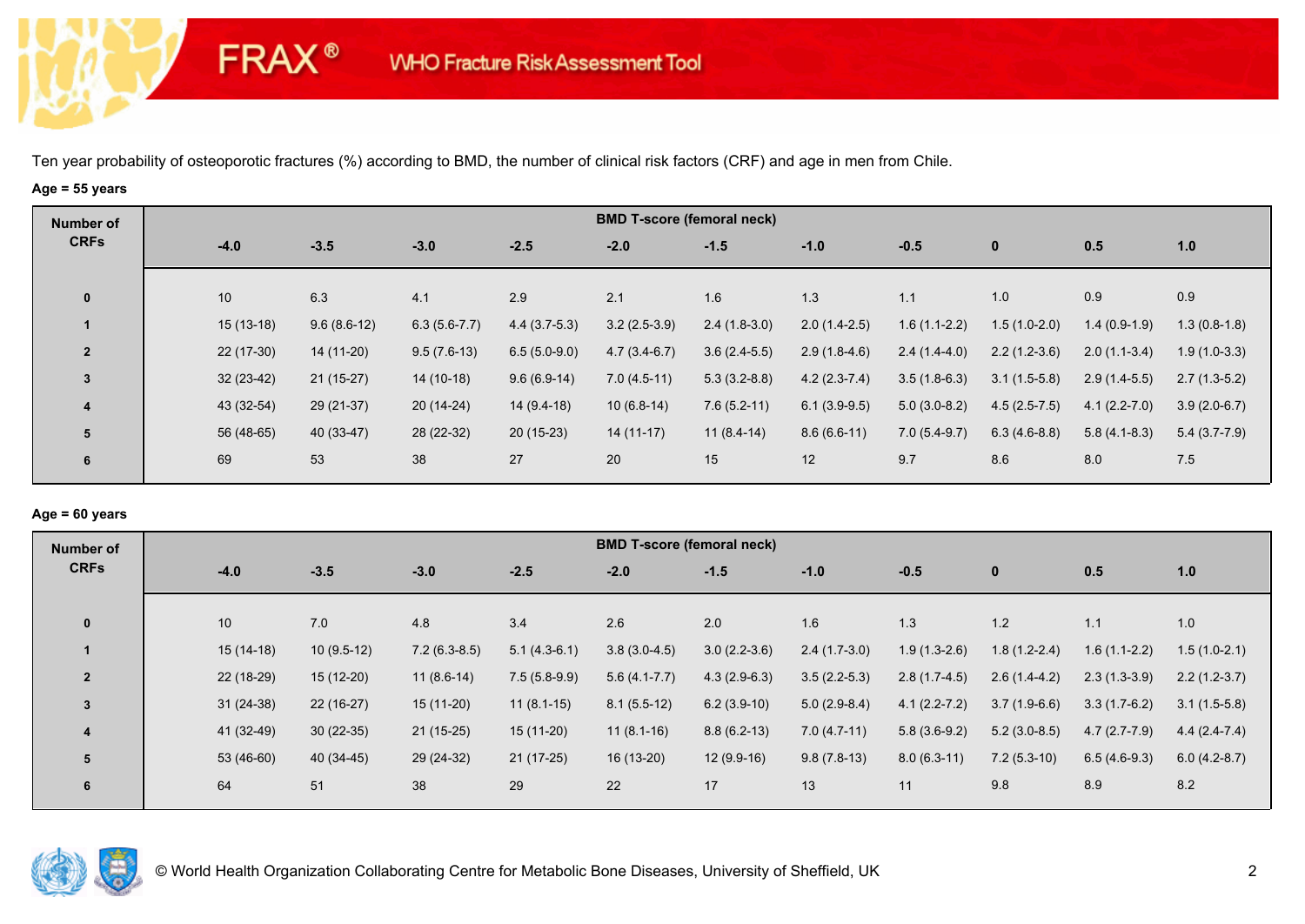# **Age = 65 years**

**FRAX®** 

| Number of               |             |             |                |                 |                | <b>BMD T-score (femoral neck)</b> |                |                |                |                |                |
|-------------------------|-------------|-------------|----------------|-----------------|----------------|-----------------------------------|----------------|----------------|----------------|----------------|----------------|
| <b>CRFs</b>             | $-4.0$      | $-3.5$      | $-3.0$         | $-2.5$          | $-2.0$         | $-1.5$                            | $-1.0$         | $-0.5$         | $\mathbf 0$    | 0.5            | 1.0            |
| $\mathbf 0$             | 11          | 7.7         | 5.6            | 4.1             | 3.1            | 2.4                               | 1.9            | 1.6            | 1.4            | 1.3            | 1.2            |
| $\blacksquare$          | $16(15-18)$ | $11(10-13)$ | $8.1(7.1-9.2)$ | $6.0(5.0-6.8)$  | $4.5(3.6-5.3)$ | $3.5(2.7-4.3)$                    | $2.8(2.1-3.6)$ | $2.4(1.7-3.1)$ | $2.1(1.4-2.8)$ | $1.9(1.3-2.6)$ | $1.7(1.1-2.4)$ |
| $\overline{2}$          | $22(18-27)$ | 16 (13-20)  | $12(9.6-15)$   | $8.6(6.8-11)$   | $6.5(4.9-8.8)$ | $5.1(3.6-7.2)$                    | $4.1(2.7-6.1)$ | $3.4(2.1-5.2)$ | $3.0(1.8-4.8)$ | $2.7(1.5-4.4)$ | $2.5(1.4-4.1)$ |
| 3                       | $30(24-36)$ | $22(17-27)$ | $16(13-21)$    | $12(9.3-17)$    | $9.2(6.6-13)$  | $7.2(4.8-11)$                     | $5.8(3.6-9.3)$ | $4.8(2.8-8.1)$ | $4.2(2.3-7.4)$ | $3.8(2.0-6.8)$ | $3.5(1.8-6.3)$ |
| $\overline{\mathbf{4}}$ | $39(32-45)$ | $30(23-34)$ | $22(17-27)$    | $17(13-21)$     | $13(9.5-17)$   | $10(7.4-14)$                      | $8.0(5.7-12)$  | $6.7(4.4-10)$  | $5.9(3.7-9.5)$ | $5.3(3.1-8.8)$ | $4.9(2.8-8.1)$ |
| 5                       | 49 (44-54)  | 38 (34-42)  | $29(25-33)$    | 23 (19-27)      | $17(15-21)$    | $14(11-18)$                       | $11(9.0-15)$   | $9.1(7.3-12)$  | $8.1(6.1-11)$  | $7.3(5.3-10)$  | $6.6(4.7-9.6)$ |
| 6                       | 59          | 48          | 38             | 30 <sup>°</sup> | 23             | 18                                | 15             | 12             | 11             | 9.8            | 8.9            |

### **Age = 70 years**

| Number of      |             |             |               |                | <b>BMD T-score (femoral neck)</b> |                  |                |                |                |                |                |
|----------------|-------------|-------------|---------------|----------------|-----------------------------------|------------------|----------------|----------------|----------------|----------------|----------------|
| <b>CRFs</b>    | $-4.0$      | $-3.5$      | $-3.0$        | $-2.5$         | $-2.0$                            | $-1.5$           | $-1.0$         | $-0.5$         | $\mathbf 0$    | 0.5            | 1.0            |
|                |             |             |               |                |                                   |                  |                |                |                |                |                |
| $\mathbf{0}$   | 11          | 8.4         | 6.3           | 4.7            | 3.6                               | 2.8              | 2.3            | 1.9            | 1.7            | 1.5            | 1.3            |
|                | $17(14-21)$ | $12(11-16)$ | $9.2(7.6-11)$ | $6.9(5.6-8.6)$ | $5.3(4.2-6.5)$                    | $4.1(3.1-5.0)$   | $3.2(2.4-3.9)$ | $2.7(2.0-3.2)$ | $2.3(1.7-2.8)$ | $2.0(1.4-2.4)$ | $1.8(1.3-2.2)$ |
| $\overline{2}$ | 24 (19-30)  | 18 (14-23)  | $13(10-17)$   | $10(7.6-13)$   | $7.6(5.6-10)$                     | $5.9(4.2 - 7.9)$ | $4.6(3.2-6.2)$ | $3.8(2.5-5.2)$ | $3.2(2.1-4.5)$ | $2.8(1.8-3.9)$ | $2.5(1.6-3.5)$ |
| $\overline{3}$ | $33(26-41)$ | $26(20-33)$ | 19 (14-26)    | $15(10-20)$    | $11(7.7-15)$                      | $8.4(5.7-12)$    | $6.5(4.3-9.5)$ | $5.3(3.4-7.9)$ | $4.5(2.8-6.8)$ | $3.9(2.4-6.0)$ | $3.4(2.0-5.3)$ |
| 4              | 44 (36-51)  | $35(28-42)$ | 27 (21-33)    | 21 (16-26)     | 16 (12-20)                        | $12(8.6-16)$     | $9.2(6.5-12)$  | $7.4(5.2-10)$  | $6.2(4.3-8.9)$ | $5.3(3.6-7.8)$ | $4.6(3.1-6.9)$ |
| 5              | 55 (47-60)  | 45 (38-51)  | $36(30-41)$   | 28 (23-33)     | 22 (17-26)                        | $17(13-20)$      | $13(10-16)$    | $10(8.1-13)$   | $8.5(6.8-11)$  | $7.2(5.8-9.6)$ | $6.2(5.0-8.4)$ |
| 6              | 64          | 56          | 47            | 38             | 30                                | 23               | 18             | 14             | 12             | 9.7            | 8.3            |
|                |             |             |               |                |                                   |                  |                |                |                |                |                |

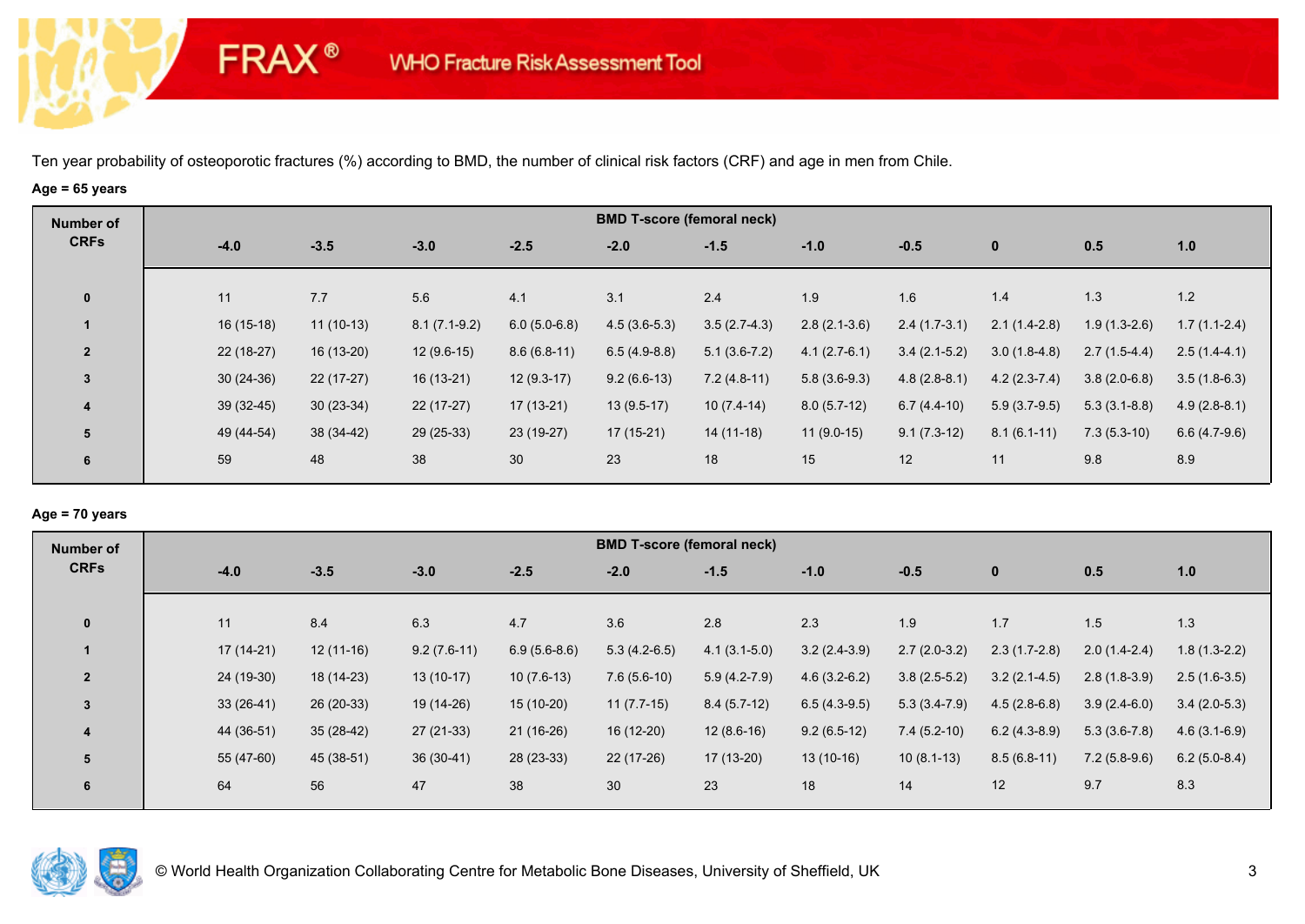**FRAX®** 

# **Age = 75 years**

| Number of      |             |             |              |               |               | <b>BMD T-score (femoral neck)</b> |                |                |                |                |                |
|----------------|-------------|-------------|--------------|---------------|---------------|-----------------------------------|----------------|----------------|----------------|----------------|----------------|
| <b>CRFs</b>    | $-4.0$      | $-3.5$      | $-3.0$       | $-2.5$        | $-2.0$        | $-1.5$                            | $-1.0$         | $-0.5$         | $\bf{0}$       | 0.5            | 1.0            |
| $\mathbf 0$    | 12          | 8.9         | 6.8          | 5.3           | 4.2           | 3.3                               | 2.6            | 2.2            | 2.0            | 1.7            | 1.5            |
|                | 18 (14-32)  | $14(10-25)$ | $11(8.0-19)$ | $8.4(6.1-14)$ | $6.5(4.6-11)$ | $5.0(3.6-7.9)$                    | $3.9(2.8-6.0)$ | $3.3(2.3-4.7)$ | $2.8(1.9-3.8)$ | $2.4(1.7-3.1)$ | $2.1(1.4-2.5)$ |
| $\overline{2}$ | $27(18-41)$ | $22(14-34)$ | $17(11-27)$  | $13(8.2-21)$  | $9.9(6.3-16)$ | $7.6(4.8-12)$                     | $5.9(3.7-9.1)$ | $4.8(3.0-7.2)$ | $4.0(2.5-5.7)$ | $3.4(2.1-4.7)$ | $2.9(1.8-3.9)$ |
| $\mathbf{3}$   | $38(25-51)$ | $31(19-43)$ | $25(15-35)$  | 19 (11-28)    | $15(8.6-22)$  | $12(6.6-17)$                      | $8.9(5.1-13)$  | $7.1(4.1-10)$  | $5.8(3.4-8.5)$ | $4.8(2.8-7.0)$ | $4.0(2.4-5.8)$ |
| 4              | 49 (33-60)  | 42 (26-52)  | $35(21-44)$  | 28 (16-36)    | 22 (12-29)    | $17(9.6-23)$                      | $13(7.4-18)$   | $10(6.0-14)$   | $8.4(5.0-11)$  | $6.9(4.2-9.3)$ | $5.6(3.5-7.7)$ |
| 5              | 60 (41-67)  | 53 (34-60)  | 46 (28-53)   | $38(22-45)$   | $31(17-37)$   | 25 (14-29)                        | $19(11-23)$    | $15(8.8-19)$   | $12(7.4-15)$   | $9.9(6.3-12)$  | $8.0(5.4-10)$  |
| 6              | 70          | 64          | 57           | 50            | 42            | 34                                | 27             | 22             | 18             | 14             | 11             |

## **Age = 80 years**

| Number of      |             |              |              |               | <b>BMD T-score (femoral neck)</b> |                |                |                |                |                |                |
|----------------|-------------|--------------|--------------|---------------|-----------------------------------|----------------|----------------|----------------|----------------|----------------|----------------|
| <b>CRFs</b>    | $-4.0$      | $-3.5$       | $-3.0$       | $-2.5$        | $-2.0$                            | $-1.5$         | $-1.0$         | $-0.5$         | $\mathbf{0}$   | 0.5            | 1.0            |
|                |             |              |              |               |                                   |                |                |                |                |                |                |
| $\mathbf{0}$   | 11          | 8.6          | 6.9          | 5.6           | 4.5                               | 3.7            | 3.0            | 2.6            | 2.3            | 2.0            | 1.8            |
|                | 16 (12-29)  | $13(9.6-23)$ | $11(7.6-18)$ | $8.5(6.0-14)$ | $6.8(4.8-11)$                     | $5.5(3.8-8.8)$ | $4.4(3.1-6.9)$ | $3.8(2.6-5.7)$ | $3.2(2.2-4.6)$ | $2.8(1.9-3.8)$ | $2.4(1.7-3.2)$ |
| $\overline{2}$ | 24 (16-37)  | $20(13-31)$  | 16 (10-25)   | $13(8.1-20)$  | $10(6.5-16)$                      | $8.1(5.1-13)$  | $6.5(4.1-10)$  | $5.5(3.5-8.3)$ | $4.6(2.9-6.8)$ | $3.9(2.5-5.7)$ | $3.4(2.1-4.7)$ |
| $\overline{3}$ | $33(21-47)$ | 28 (17-40)   | $23(14-33)$  | $19(11-27)$   | $15(8.8-22)$                      | $12(7.0-18)$   | $9.6(5.6-14)$  | $8.0(4.7-11)$  | $6.6(3.9-9.4)$ | $5.6(3.3-7.9)$ | $4.7(2.8-6.7)$ |
| 4              | 44 (27-55)  | $38(23-48)$  | $32(18-41)$  | $26(15-35)$   | $21(12-28)$                       | $17(9.6-23)$   | 14 (7.8-19)    | $12(6.5-15)$   | $9.5(5.5-13)$  | $7.9(4.7-11)$  | $6.6(4.0-8.9)$ |
| 5              | $55(35-61)$ | 49 (29-55)   | 42 (24-48)   | $36(20-42)$   | $30(16-35)$                       | 24 (13-29)     | $20(11-24)$    | $16(9.1-20)$   | $14(7.7-17)$   | $11(6.6-14)$   | $9.3(5.7-12)$  |
| 6              | 65          | 60           | 53           | 46            | 40                                | 33             | 28             | 23             | 19             | 16             | 13             |